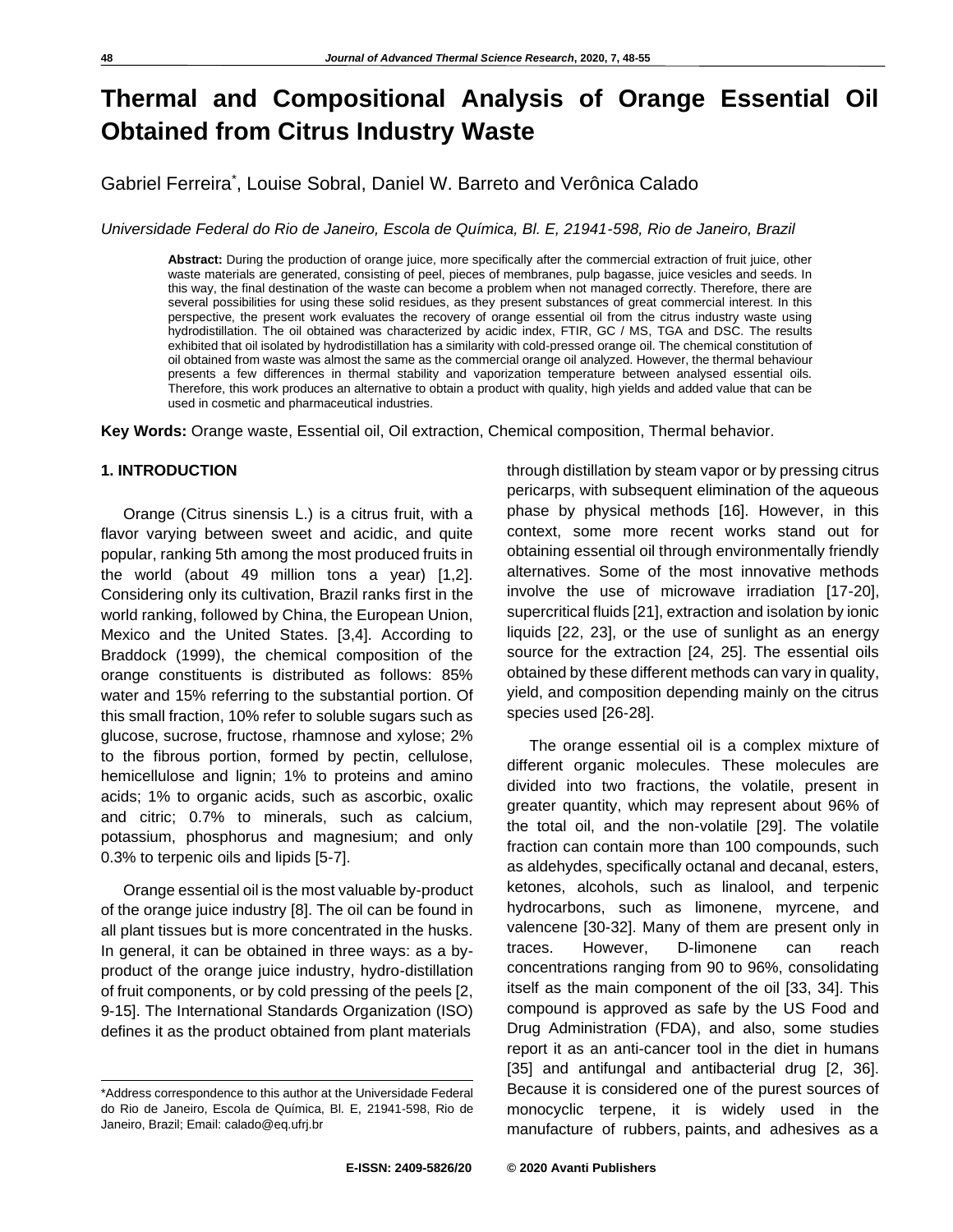dispersing and wetting agent, and also as an industrial and resin solvent [37-39]. Besides, as it is the component responsible for the odor released by the fruit, it is also used by the pharmaceutical and food industry to give flavor and aroma to other products and foods [7, 9, 10, 34]. The non-volatile fraction, in turn, is composed of carotenoids, flavonoids, tocopherols, fatty acids, and coumarins [40].

Essential oil is widely used in the production of food, beverages, cosmetics, chemicals, and pharmaceuticals [31, 40, 41]. However, despite its versatility, the flavor industry still faces a severe problem of its use. Because of their unsaturated nature, terpenic compounds are more easily oxidized in the presence of air, heat, light, and moisture [42-44]. The main consequence of this oxidation is the loss of the organoleptic qualities of the oil, resulting in undesirable flavors. Therefore, to protect them, micro or nano-encapsulation and other techniques are being used today [45-47].

The present work aimed at investigating compositional and thermal characteristics of an orange essential oil obtained by hydrodistillation of the citrus industry waste. The characterization was performed in order to evaluate the application viability of using a recovered essential oil from orange juice production waste. For this purpose, the essential oil isolated by hydrodistillation was compared with a commercial cold-pressed orange essential oil in search of compositional differences. In addition, the thermal behavior was determined to establish the oil differences under usual processing conditions.

## **2. EXPERIMENTAL SECTION**

## **2.1. Materials**

A sample of oily residue from the winterization stage of orange essential oil and of cold-pressed orange oil was kindly provided by local industry, (Cutrale, SP). The waste material consisted of mainly oil, waxes, and solid particles.

## **2.2. Methods**

## *2.2.1. Orange Essential Oil Extraction*

In a stainless steel tank with a maximum capacity of approximately 4.5 liters and adapted to only have an outlet for the steam generated, a certain amount of oily residue and enough distilled water were placed so that feeding is not required during the process. A condenser and a graduated distillation head were attached to this tank and, after assembling this apparatus, this system was subjected to constant heating. The vapors generated in the tank, when leaving the essential oil in the residue, were liquefied in the condenser and were retained in the distillation head, forming two phases: the lightest, rich in essential oil, and the heaviest, rich in water, being adequately collected.

# *2.2.2. Compositional Analysis*

The samples of orange essential oil obtained by hydrodistillation and cold pressing were subjected to the determination of the acidity index according to the methodology proposed by Warth (1956). According to the method used, the acidity index is obtained using 0.1N potassium hydroxide alcoholic solution (methanol) as titrant and phenolphthalein as an indicator. The solvent solution, used in the solubilization of the samples, consisted of a mixture of toluene and methanol (1: 1), and the solubilization temperature used was 60ºC. The amount of the sample used in each test was approximately two grams. After solubilization and cooling to room temperature, the samples solubilized in the solvent were titrated. The volumes used for the titrant, in each analysis, were discounted in 0.2 mL, referring to the amount of titrant used to titrate the blank. The test was performed in triplicate.

FTIR spectra of the samples were obtained using a Shimadzu IR affinity-1 spectrometer using the ATR method. The analysis was carried out in the spectral range of 500–4000 cm-1 with 4 cm-1 resolution.

The oil constituent identification was performed with a Gas Chromatography using an Agilent 7890A Gas chromatograph (GC) equipped with an HP 7673 autosampler and coupled to a flame ionization detector (FID) and a quadrupole mass spectrometer (MS) Agilent. The identities of the diterpenes were assigned by GC–MS with standards characterized by IST/EPA/NIH Mass Spectral Library databases (2002 version). The samples were diluted in a ratio of 1:100 of sample/solvent with dichloromethane. The polar chromatography column used was Carbowax type. Mass spectrometer conditions include ion source temperature at 230ºC, quadrupole at 200ºC, an acceleration voltage of 200 eV above the set, and ionization voltage of 70 eV.

## *2.2.3. Thermal Characterization*

Thermogravimetry analysis (TGA) was performed using 10 mg of oil samples and was carried out on a Perkin Elmer instrument, model Pyris 1. The samples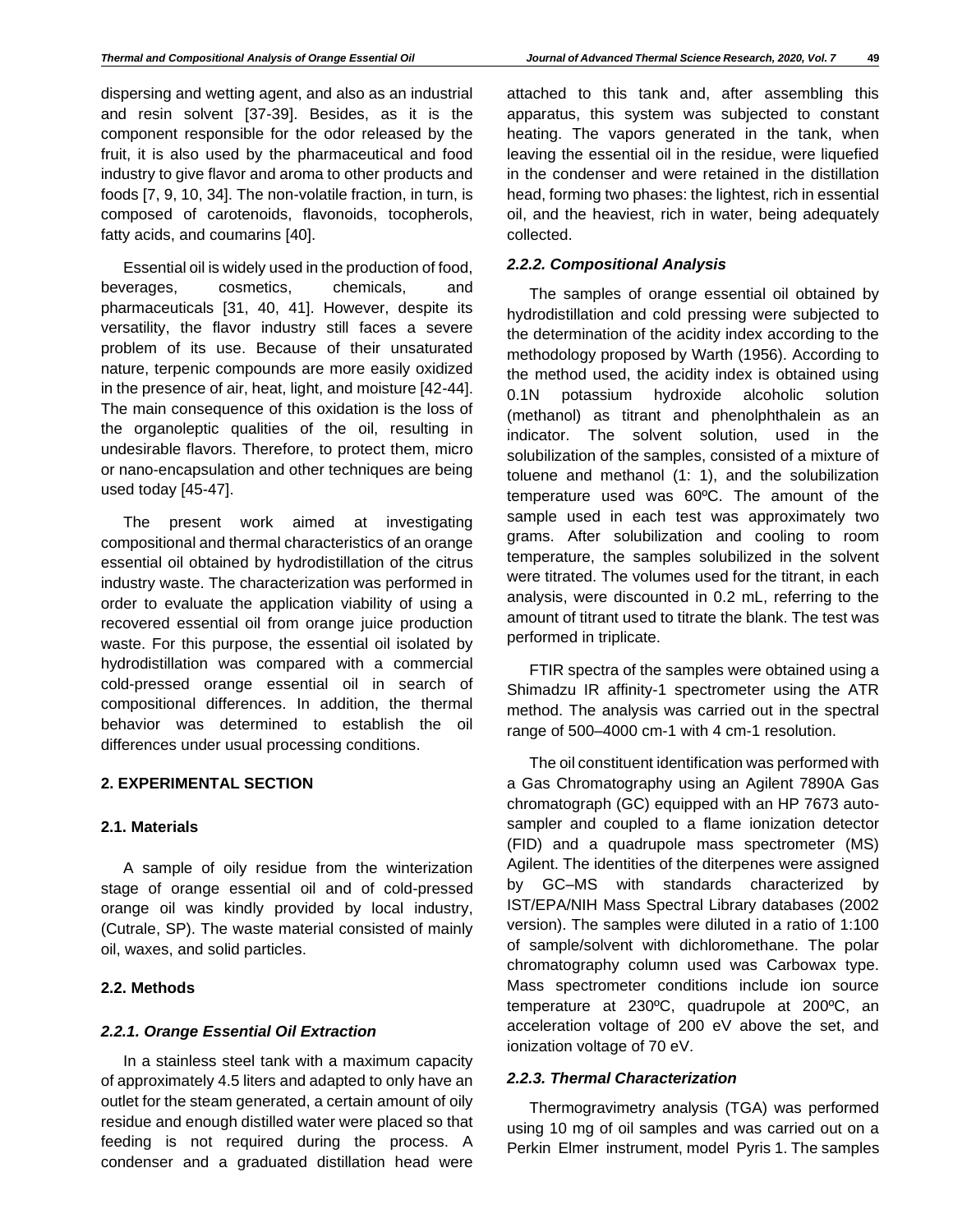were heated from 20 to 350 °C at a heating rate of 10 ºC min-1 under a nitrogen atmosphere flow of 30 mL min-1. The aim of this analysis was to determine the volatilization temperature of the oils and compare them based on thermal stability.

The thermal behaviour of orange essential oils was analyzed in a DSC Q500 (TA Instruments Inc.). Approximately 7 mg of each oil was added in hermetically sealed aluminium sample holders that were heated from 30 to 250 °C at 10 °C/min rate, using an empty pan as reference. The evaporation temperature range (Tonset, Tend, and Tpeak) and evaporation enthalpy (ΔH) were determined using TA Instruments Universal Analysis Software.

#### **3. RESULTS AND DISCUSSION**

The residue was adequately treated by hydrodistillation in order to separate the essential oil from the substantial residual portion [20]. The majority composition of winterization tanks waste is an essential oil and the yield obtained for essential oil recovery was around 95%. This yield value is superior to other hydrodistillation processes exhibited in literature due to residue nature since the works mainly seek the essential oil recovery from orange peels [2,9]. Figure (**1a**) shows the cold-pressed oil provided by Cutrale, while Figure (**1b**) shows the oil obtained by hydrodistillation. It is observed that the cold-pressed oil presents an intense yellow color marked by the significant presence of flavonoids and carotenoids, while the hydrodistilled oil is colorless because of obtaining pathway. In addition to the visual difference, the oils stand out with different characteristics in various properties. The acidity index for cold-pressed oil was calculated to be around 2.24 mg KOH/ g of oil,

while hydrodistilled oil was 1.12 mg KOH/ g of oil. Therefore, there are considerable differences between the samples analyzed.



**Figure 1:** Digital photos of (a) commercial cold-pressed orange essential oil and (b) hydro-distilled orange essential oil samples.

FTIR analyzes were performed in order to indicate some compositional difference among oil samples. Figure **2** shows the FTIR spectra of oil samples. By analyzing the data, the principal peaks of oil essential constituents can be observed. Both oils, hydro-distilled and cold-pressed, exhibit the same vibrational modes. The limonene has a peak with pronounced intensity around 1650 cm−1, which is assigned to the stretching of the double bonds (C=C) found in the endocyclic and exocyclic positions of the structure [48]. The peaks at 2850 to 3100 cm-1 were assigned to hydrocarbon bonds (C-H) [49]. Specifically, the cold-pressed oil spectra show more intense peaks, mainly around 1650 and 890cm-1. This behaviour, possibly, can be attributed to the significant flavonoids and carotenoids concentration in this oil since his colouration.



**Figure 2:** FTIR spectra of oil samples.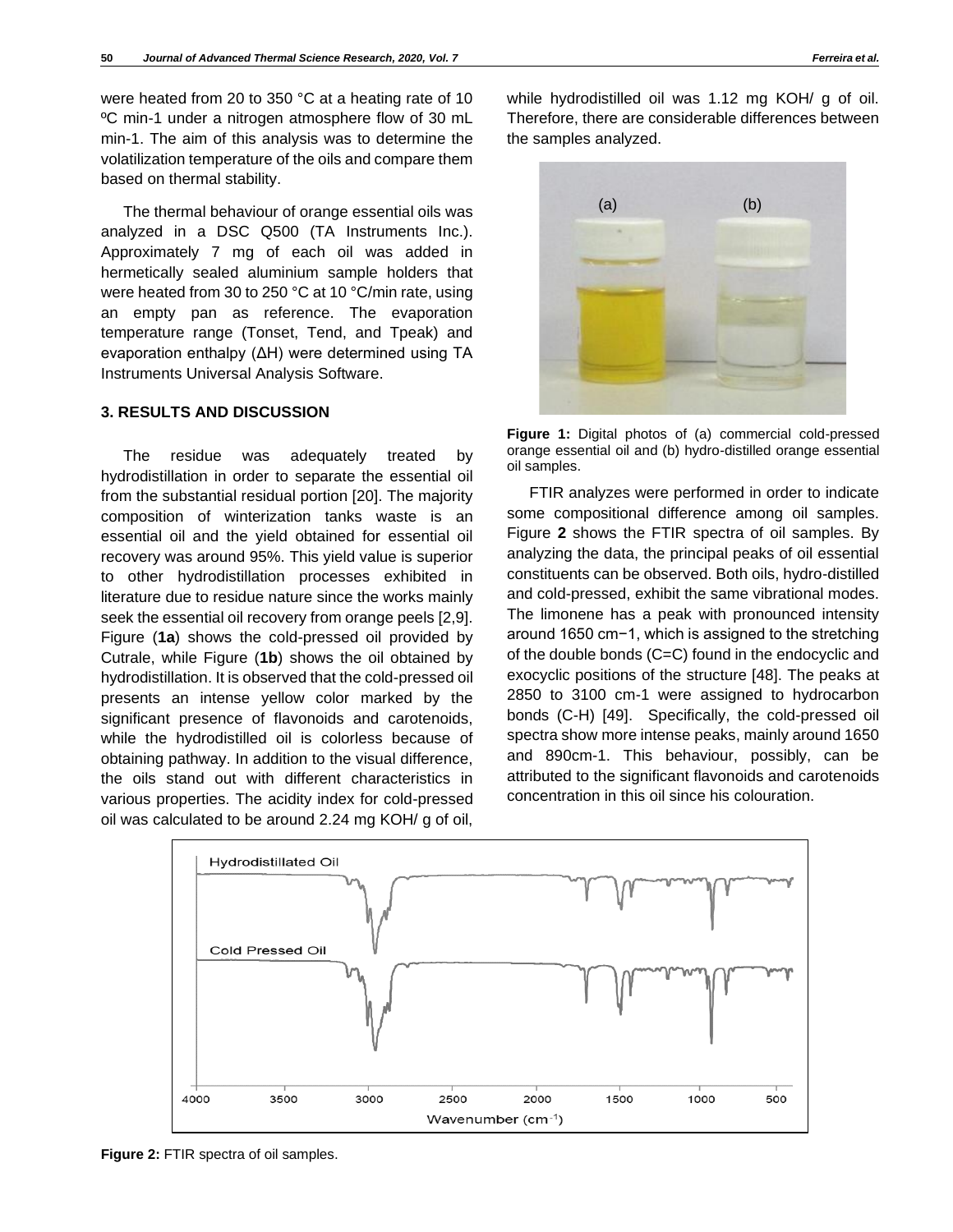Since FTIR data do not show significant differences among oil samples, GC-MS analyses were performed to verify oil composition. The GC–MS chromatograms of essential oils are exhibited in Figures **3** and **4**. The chromatogram data showed that the major component in oil samples is limonene (up 96%) in both oils. Besides that, there are other molecules present in both oils: α-pinene, myrcene, sabinene, linalool, αterpinene. However, compared to cold-pressed oil, the hydrodistilled oil presents carvone and γ-terpineol in its

composition. Instead of that, the concentration of the main components is very similar, indicating a composition similarity between the oils. It is possible that two different substances have the same retention time and may have been counted as a single substance [24]. Comparing the composition of analysed oils with recovery essential oils reported in the literature, it can be observed that cold-pressed oil and hydrodistilled oil agree with previously reported results [24, 50].



**Figure 3:** GC–MS chromatogram of the cold-pressed essential oil.



**Figure 4:** GC–MS chromatogram of the hydro-distilled essential oil.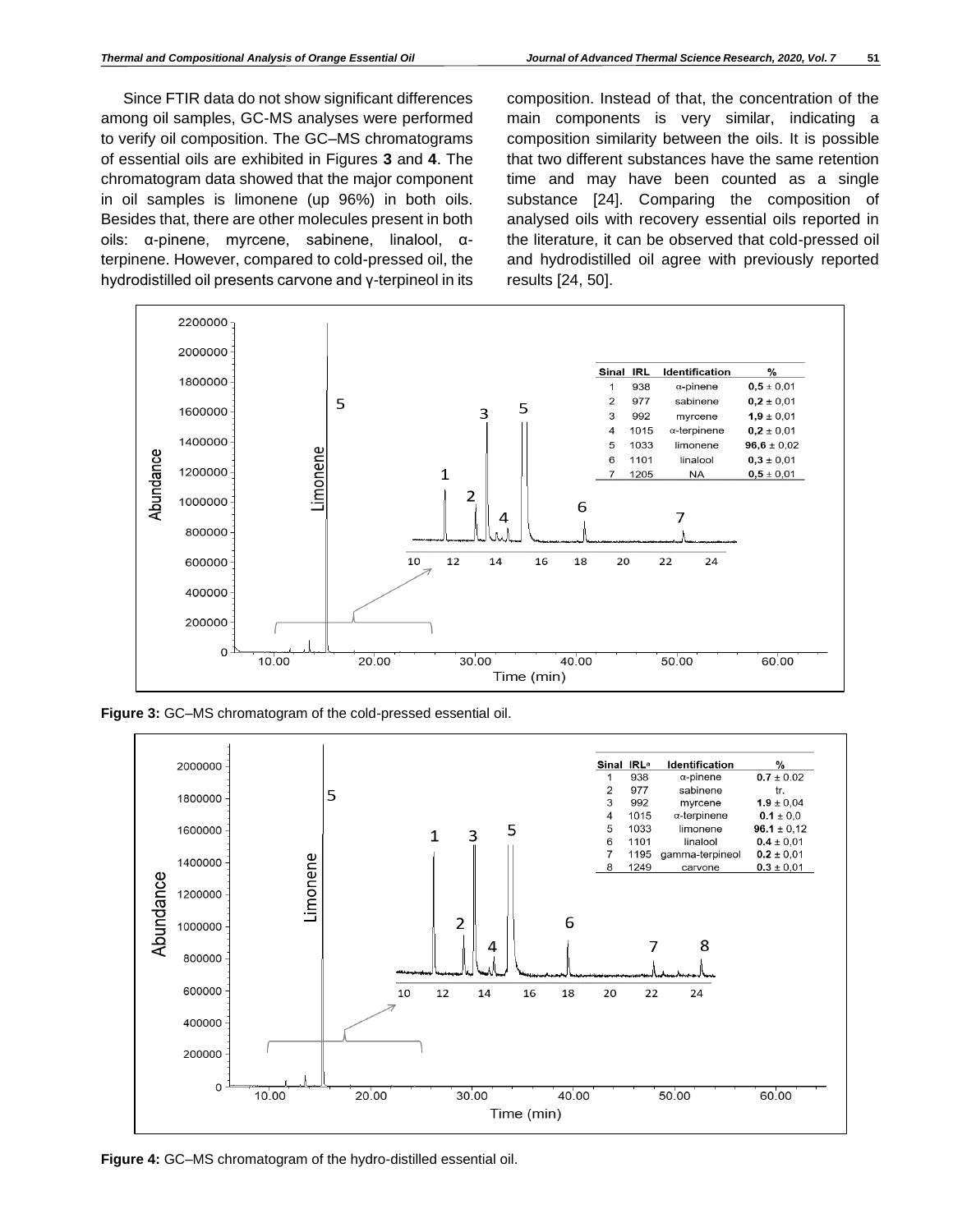The TGA curves are exposed in Figure **5**. It is observed that the essential oils presented a single thermal degradation event with very similarity. The Tonset and Tmax were 56°C and 111,7°C for hydrodistilled oil, respectively, and 46°C and 108,7°C for cold-pressed oil, respectively, which indicate their thermal stability. These results are consistent with literature observations since essential oils are quite volatile and have D-limonene as the principal constituent [51]. It can be observed that hydro-distilled essential oil has a bit bigger thermal stability than coldpressed oils and this, possibly, occurs due to the processing of hydrodistilled oil which involves high temperatures and eliminate some constituents that are more volatile [24].

The thermogram obtained by DSC analysis of orange essential oils is shown in Figure **6**. A single thermal event for both oils is observed under the analyzed temperature sweep. This endothermic event is associated with vaporization of the volatile fraction

of oils, and the Tmax was 236°C and 217°C for hydrodistilled oil and cold-pressed oil, respectively. As essential oils are constituted by a mixture of varied chemical compounds, vaporization does not occur at a specific temperature, but over a temperature range [45]. The evaporation temperatures of the volatile fraction, mostly D-limonene, of hydrodistilled orange essential oil and cold-pressed oil was observed in the range between 235°C and 241°C, and 218°C and 227°C, respectively. Those changes in Tmax and evaporation temperature range can be assigned to the sesquiterpenes concentration, which has higher evaporation temperatures. The evaporation enthalpy was calculated around 87,7 J/g for hydro-distilled essential oil and around 156,4 J/g for cold-pressed oil. This behaviour could be attributed to the minor compositional differences between the samples, which could change the interactions in the samples, i.e. probably, the cold-pressed oil presents primary evaporation energy due to the greater purity [52].



**Figure 5:** TGA curves of hydro-distilled essential oil and cold-pressed oil.



**Figure 6:** DSC curves of hydro-distilled essential oil and cold-pressed oil.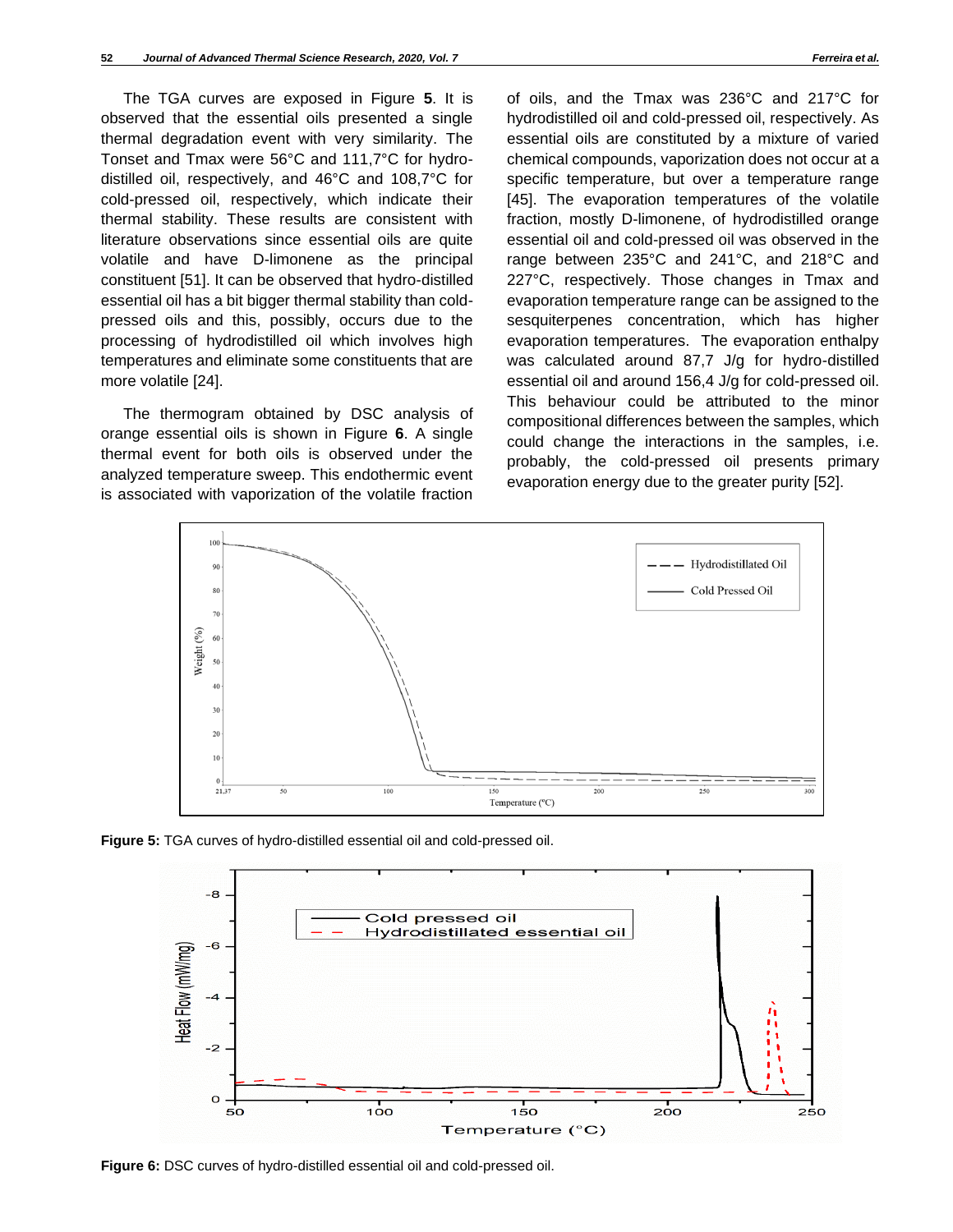# **4. CONCLUSIONS**

The orange essential oil was successfully recovered from winterization tanks waste with high yields. That essential oil obtained by hydrodistillation of the oily residue has similarity in chemical composition and the thermal treatment with the orange essential oil obtained by cold pressing. The compositional analysis showed that both oils contain D-limonene as the major compound. The TGA analyses do not show significant changes in the degradation profile of the samples, and the DSC shows an increase in the vaporization temperature of the hydrodistilled oil, which probably could be assigned to little constitutional differences among samples.

## **ACKNOWLEDGMENTS**

This work was sponsored by Coordenação de Aperfeiçoamento de Pessoal de Nível Superior – Brasil (CAPES) – Finance code 001, Conselho Nacional de Desenvolvimento Científico e Tecnológico – CNPq (Grant 310647/2019-3), and Faperj (Grant E-26/203.005/2017).

#### **DATA AVAILABILITY STATEMENT**

The raw/processed data required to reproduce these findings cannot be shared at this time due to technical or time limitations.

#### **REFERENCES**

- [1] Swingle, W.T.; Reece, P. C. (1967). The botany of Citrus and its wild relatives. In: Reuther,W.; Weber, H. J.; Batchelor, L. D., eds. The Citrus industry. History, World Distribution, Botany and Varieties, vol I., pag. 190-430. Berkeley: University of California Press.
- [2] Kademi, H. I.; Garba, U. (2017). Citrus peel essential oils: a review on composition and antimicrobial activities. International Journal of Food Safety, Nutrition, Public Health and Technology, 9(5), 38-44.
- [3] Faostat, 2010. World census of agriculture. Available from: http://faostat.fao.org/ (accessed 05.08.20).
- [4] Abecitrus, 2008. História da Laranja e Subprodutos da Laranja. Available from: www.abecitrus.com.br/ (accessed 10.08.20).
- [5] Braddock, R. J. (1999). Handbook of citrus by-products and processing technology. New York, NY, USA. John Wiley & amp; Sons, Inc. [https://doi.org/10.1016/s0308-8146\(00\)00128-x](https://doi.org/10.1016/s0308-8146(00)00128-x)
- [6] Martínez, M.; Yáñez, R.; Alonsó, J. L.; Parajó, J. C. (2010). Chemical production of pectic oligosaccharides from orange peel wastes. Industrial & amp; engineering chemistry research, 49(18), 8470-8476. <https://doi.org/10.1021/ie101066m>
- [7] Roussos, P.A., 2011. Phytochemicals and antioxidant capacity of orange (Citrus sinensis (l.) Osbeck cv. Salustiana) juice produced under organic and integrated

farming system in Greece. Sci. Hortic. 129, 253–258. <https://doi.org/10.1016/j.scienta.2011.03.040>

- [8] Santiago, B., Moreira, M. T., Feijoo, G., González-García, S. (2020) Identification of environmental aspects of citrus waste valorization into D-limonene from a biorefinery approach. Biomass and Bioenergy, 143: 105844. <https://doi.org/10.1016/j.biombioe.2020.105844>
- [9] Neelima Mahato, Kavita Sharma, Rakoti Koteswararao, Mukty Sinha, EkRaj Baral & Moo Hwan Cho (2017): Citrus essential oils: Extraction, authentication and application in food preservation, Critical Reviews in Food Science and Nutrition. <https://doi.org/10.1080/10408398.2017.1384716>
- [10] Rezzadori, K., Benedetti, S., & Amante, E. R. (2012). Proposals for the residues recovery: orange waste as raw material for new products. Food and bioproducts processing, 90(4), 606-614. <https://doi.org/10.1016/j.fbp.2012.06.002>
- [11] Vasek, O. M, Ca ceres, L. M, Chamorro, E. R., & Velasco, G. A. (2015). Antibacterial activity of Citrus paradisi essential oil. Journal of Natural Products, 8: 16-26.
- [12] Kirbaşlar, F. G., Tavman, A., Du lger, B., & Tu rker, G. (2009). Antimicrobial activity of Turkish citrus peel oils. Pakistan Journal of Botany, 41(6): 3207- 3212. <https://doi.org/10.1080/22297928.2012.10648254>
- [13] Kamal, G. M., Anwar, F., Hussain, A. I., Sarri, N., & Ashraf, M. Y. (2011). Yield and chemical composition of Citrus essential oils as affected by drying pretreatment of peels. International Food Research Journal, 18(4): 1275-1282.
- [14] Amorin, J. L., Simas, D. L. R., Pinheiro, M. M. G., Moreno, S. A., Alviano, C. S., Silva, A. J. R., & Fernandes, P. D. (2016). Anti-Inflammatory properties and chemical characterization of the essential oils of four citrus species. PLoS ONE. 11(4): 0153643. <https://doi.org/10.1371/journal.pone.0153643>
- [15] Dutra, K. A., Oliveira, J. V., Navarro, D. M. A. F., Barbosa, D. R. S., & Santos, J. P. O. (2016). Control of Callosobruchus maculatus (FABR.) (Coleoptera: Chrysomelidae: Bruchinae) in Vigna unguiculata (L.) WALP. With essential oils from four Citrus Spp. Plants. Journal of Stored Products Research, 68: 25- 32.
- [16] Mamma, D., & amp; Christakopoulos, P. (2014). Biotransformation of citrus by-products into value added products. Waste and Biomass Valorization, 5(4), 529-549. <https://doi.org/10.1007/s12649-013-9250-y>
- [17] Golmakani, M. T., & Moayyedi, M. (2015). Comparison of heat and mass transfer of different microwave-assisted extraction methods of essential oil from *Citrus limon* (Lisbon variety) peel. *Food Science and Nutrition, 3*(6): 506–518. <https://doi.org/10.1002/fsn3.240>
- [18] Shakir, I. K., & Salih, S. J. (2015). Extraction ofessential Oils from Citrus by-products using microwave steam distillation. *Iraqi Journal of Chemical and Petroleum Engineering, 16*(3): 11-22. [https://ijcpe.uobaghdad.edu.iq/index.php/ijcpe/article/view/](https://ijcpe.uobaghdad.edu.iq/index.php/ijcpe/article/view/258) [258](https://ijcpe.uobaghdad.edu.iq/index.php/ijcpe/article/view/258)
- [19] Sahraoui, N., Vian, M. A., El-Maataoui, M., & Chemat, F. (2011). Valorization of citrus by-products using microwave steam distillation (MSD*). Innovative Food Science & Emerging Technologies,* 2: 163-170. <https://doi.org/10.1016/j.ifset.2011.02.002>
- [20] Ferhat, M. A.; Meklati, B. Y.; Chemat, F. Comparison of different isolation methods of essential oil from Citrus fruits: cold pressing, hydrodistillation and microwave 'dry' distillation. Flavour Fragrance J. 2007, 22, 494−504. DOI: <https://doi.org/10.1002/ffj.1829>
- [21] Raeissi, S., Diaz, S., Espinosa, S., Peters, C. J., & Brignole, E. A. (2008). Ethane as an alternative solvent for supercritical extraction of orange peel oils. *The Journal of Supercritical Fluids*, *45*(3), 306-313. DOI: [10.1016/j.supflu.2008.01.008](https://www.researchgate.net/deref/http%3A%2F%2Fdx.doi.org%2F10.1016%2Fj.supflu.2008.01.008?_sg%5B0%5D=71q-ZYIhyY9J06Pzj6yYi8MlpTk_RfJlN17hs4wiZqH_G_zSU8zOBF9lFB4n43xpHtxAU3bI4VhJAn1eG9Wq5anGHA.3L6EwrmcFLehbs_8F_XyVLNNlEx87PbQ74Q241Zq0ysZq-lTzedlpe-7WbRyr6C9uXcQqErDGpwvHMPhL6FfoA)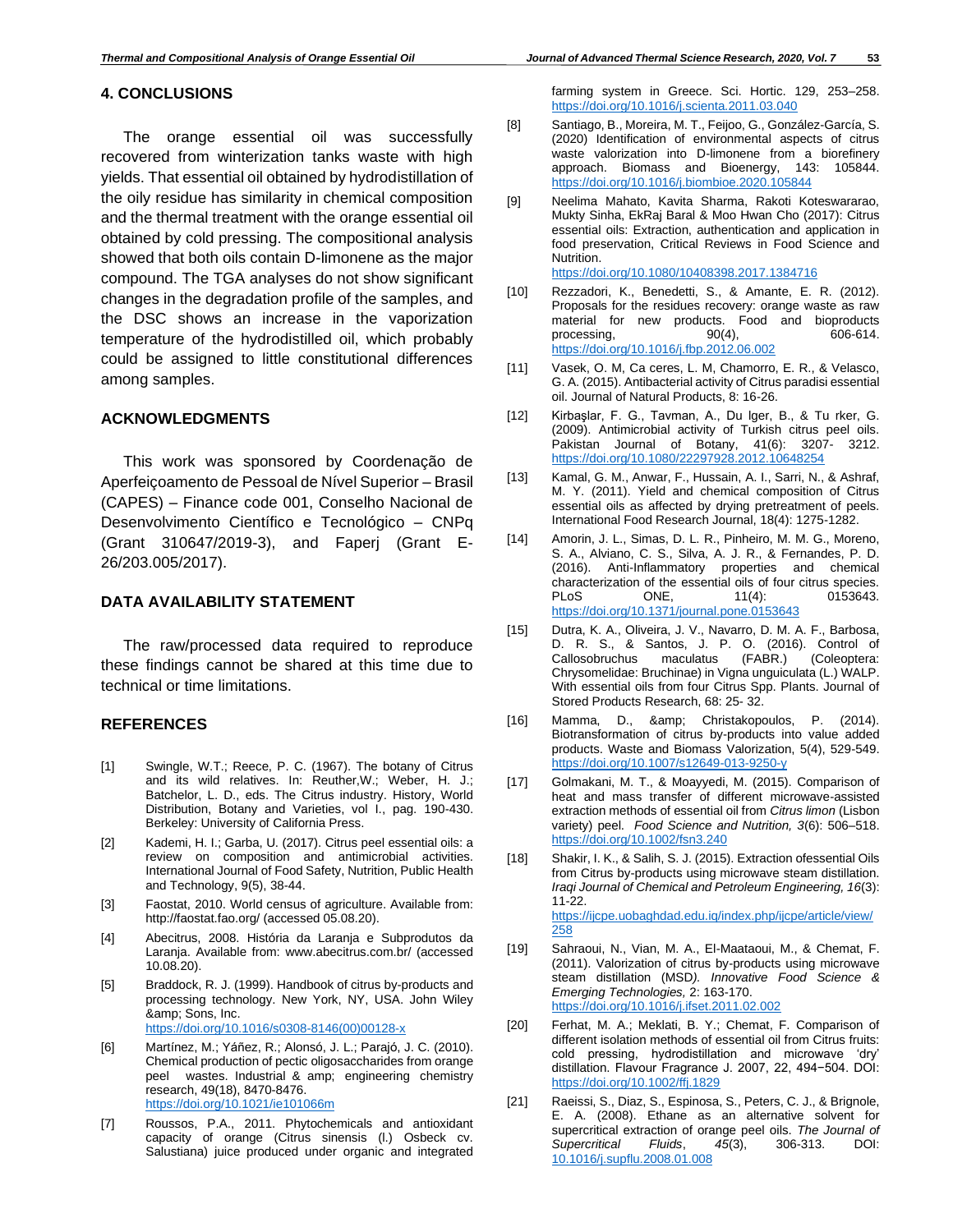- [22] Bica, K., Gaertner, P., & Rogers, R. D. (2011). Ionic liquids and fragrances–direct isolation of orange essential oil. *Green Chemistry*, *13*(8), 1997-1999. <https://doi.org/10.1039/c1gc15237h>
- [23] Khandare, R., Tomke, P. D., Rathod V. K. (2020) Kinetic modeling and process intensification of ultrasound-assisted extraction of d-limonene using citrus industry waste. Chemical Engineering and Processing, 159: 108181. <https://doi.org/10.1016/j.cep.2020.108181>
- [24] Hilali, S., Fabiano-Tixier, A. S., Ruiz, K., Hejjaj, A., Ait Nouh, F., Idlimam, A., ... & Chemat, F. (2019). Green extraction of essential oils, polyphenols, and pectins from orange peel employing solar energy: Toward a zero-waste biorefinery. *ACS Sustainable Chemistry & Engineering*, *7*(13), 11815- 11822. DOI: <https://doi.org/10.1021/acssuschemeng.9b02281>
- [25] Man, H. C., Hamzah, M. H., Jamaludin, H., Abidin, Z. Z. (2012). Preliminary Study: Kinects of Oil Extraction from Citronella Grass by Ohmic Heated Hydro Distillation. APCBEE Procedia, 3: 124-128. <https://doi.org/10.1016/j.apcbee.2012.06.057>
- [26] Medeiros, V. M., Nascimento, Y. M., Souto, A. L., Madeiro, S. A. L., Costa, V. C. O., Silva, S. M. P. M., Silva, V. S. F., Agra, M. F., Siqueira-Júnior, J. P., Tavares, J. F. (2017) Chemical composition and modulation of bacterial drug resistance of the essential oil from leaves of Croton grewioides. Microbial Pathogenesis, 111: 468-471. <https://doi.org/10.1016/j.micpath.2017.09.034>
- [27] Fernandes, V. F., de Almeida, L. B., Feijó, E. V. R. S., Silva, D. C., de Oliveira, R. A., Mielke, M. S., Costa, L. C. B. (2013) Light intensity on growth, leaf micromorphology and essential oil production of Ocimum gratissimum. Brazilian Journal of Pharmacognosy, 23(3): 419-424. <https://doi.org/10.1590/s0102-695x2013005000041>
- [28] Oliveira, G. L., Moreira, D. L., Mendes, A. D. R., Guimarães, E. F., Figueiredo, L. S., Kaplan, M. A. C., Martins, E. R. (2013) Growth study and essential oil analysis of Piper aduncum from two sites of Cerrado biome of Minas Gerais State, Brazil. Brazilian Journal of Pharmacognosy, 23: 743- 753.
	- <https://doi.org/10.1590/s0102-695x2013000500005>
- [29] Mello, N. A., Cardoso, L. P., Ribeiro, A. P. B., Bicas, J. L. (2020) The effects of limonene on the crystallization of palm oil. LWT – Food Science and Technology, 133: 110079.
- [30] Affonso, C.R.G., Fernandes, R.M., Oliveira, J.M.G., Martins, M.C.C., Lima, S.G., Sousa Junior, G.R., Fernandes, M.Z.L.C.M., Zanini, S.F., 2012. Effects of the essential oil from fruits of Schinus terebinthifolius Raddi (Anacardiaceae) on reproductive functions in male rats. J. Braz. Chem. Soc. 23, 180–185.

<https://doi.org/10.1590/s0103-50532012000100025>

- [31] Dannenberg, G.S., Funck, G.D., Mattei, F.J., Silva, W.P., Fiorentini, A.M., 2016. Antimicrobial and antioxidant activity of essential oil from pink pepper tree (Schinus terebinthifolius Raddi) in vitro and in cheese experimentally contaminated with Listeria monocytogenes. Innov. Food Sci. Emerg. Technol. 36, 120–127. <https://doi.org/10.1016/j.ifset.2016.06.009>
- [32] de Medeiros, T. D. M., Alexandrino, T. D., Pastore, G. M., Bicas, J. L. (20) Extraction and purification of limonene-1,2 diol obtained from the fungal biotransformation of limonene. Separation and Purification Technology, 254: 117683. <https://doi.org/10.1016/j.seppur.2020.117683>
- [33] Ozturka, B., Winterburna, J., Gonzalez-Miquel, M. (2019) Orange peel waste valorisation through limonene extraction using bio-based solvents. Biochemical Engineering Journal, 151: 107298.
- [34] Feng, J., Wang, R., Chen, Z., Zhang, S., Yuan, S., Cao, H., Jafari, S. M., Yang, W. (2020) Formulation optimization of Dlimonene-loaded nanoemulsions as a natural and efficient biopesticide. Colloids and Surfaces A, 596: 124746. <https://doi.org/10.1016/j.colsurfa.2020.124746>
- [35] Crowell, P. L. (1999). Prevention and therapy of cancer by dietary monoterpenes. The Journal of nutrition, 129(3), 775S-778S. <https://doi.org/10.1093/jn/129.3.775s>
- [36] Freitas, P. R., de Araújo, A. C. J., Barbosa, C. R. S., Muniz, D. F., Rocha, J. E., Neto, J. B. A., da Silva, M. M. C., Pereira, R. L. S., da Silva, L. E., do Amaral, W., Deschamps, C., Tintino, S. R., Ribeiro-Filho, J., Coutinho, H. D. M. (2020) Characterization and antibacterial activity of the essential oil obtained from the leaves of Baccharis coridifolia DC against multiresistant strains. Microbial Pathogenesis, 145, 104223. <https://doi.org/10.1016/j.micpath.2020.104223>
- [37] Jameson, C. W., et al. (1990). Toxicology and carcinogenesis studies of D-limonene in F344/N rats and B6C3F1 mice (gavage studies): Technical report. NTP. Technical Report Series. Vol. 347. Washington, DC: Department of Health and Human Services. National Toxicology Program.
- [38] Rena, Y., Liua, S., Jina, G., Yanga, X., Zhou, Y. J. (2020) Microbial production of limonene and its derivatives: Achievements and perspectives. Biotechnology Advances, 44: 107628. <https://doi.org/10.1016/j.biotechadv.2020.107628>

- [39] Molina, G., Pessôa, M. G., Bicas, J. L., Fontanille, P., Larroche, C., Pastore, G. M. (2019) Optimization of limonene biotransformation for the production of bulk amounts of α-terpineol. Bioresource Technology, 294: 122180. <https://doi.org/10.1016/j.biortech.2019.122180>
- [40] Castro-Rosas, J., Ferreira-Grosso, C.R., Gomez-Aldapa, C.A., Rangel-Vargas, E., Rodriguez-Marin, M.L., Guzman-Ortiz, F.A., Falfan-Cortes, R.N., 2017. Recent advances in microencapsulation of natural sources of antimicrobial compounds used in food - a review. Food Res. Int. 102, 575– 587.

[https://doi.org/10.1016/j.foodres. 2017.09.054](https://doi.org/10.1016/j.foodres.%202017.09.054)

- [41] Mancarz, G. F. F., Laba, L. C., Silva, T. A. M., Pazzim, M. S., de Souza, D., Prado, M. R. M., de Souza, L. M., Nakashima, T., Mello, R. G. (2019) Chemical composition and biological activity of Liquidambar styraciflua L. leaf essential oil. Industrial Crops & Products, 138, 111446. <https://doi.org/10.1016/j.indcrop.2019.06.009>
- [42] Marostica Junior, M. R., & amp; Pastore, G. M. (2007). Biotransformação de limoneno: uma revisão das principais rotas metabólicas. 30(2), 382-387. Química Nova. <https://doi.org/10.1590/s0100-40422007000200027>
- [43] Zotti-Sperottoa, N. C., Melo, E. C., de Souza, M. I. L., Fonseca, M. C. M., Gonzaga, D. A., de Ávila, M. B. R., Demuner, A. J., Ventrella, M. C., Lelis, A. C. V. (2020) Effect of drying with ultrasonic pretreatment on the yield and quality of the essential oil of Varronia curassavica Jacq. and Ocimum gratissimum Linn. Industrial Crops and Products, 147, 112211. <https://doi.org/10.1016/j.indcrop.2020.112211>
- [44] Taipina, M. S., Garbelotti, M. L., Lamardo, L. C. A., Santosa, J. S., Rodas, M. A. B. (2011) The effect of gamma irradiation on the nutrional properties of sunflower whole grain cookies. Procedia Food, 1: 1992–1996. <https://doi.org/10.1016/j.profoo.2011.09.293>
- [45] Locali-Pereira, A. R., Lopes, N. A., Menis-Henrique, M. E. C., Janzantti, N. S., & Nicoletti, V. R. (2020). Modulation of volatile release and antimicrobial properties of pink pepper essential oil by microencapsulation in single-and doublelayer structured matrices. *International Journal of Food Microbiology*, *335*, 108890. <https://doi.org/10.1016/j.ijfoodmicro.2020.108890>
- [46] Aguiar, M. C. S., Fernandes, J. B., & Forim, M. R. (2020). Evaluation of the microencapsulation of orange essential oil in biopolymers by using a spray-drying process. *Scientific reports*, *10*(1), 1-11. <https://doi.org/10.1038/s41598-020-68823-4>